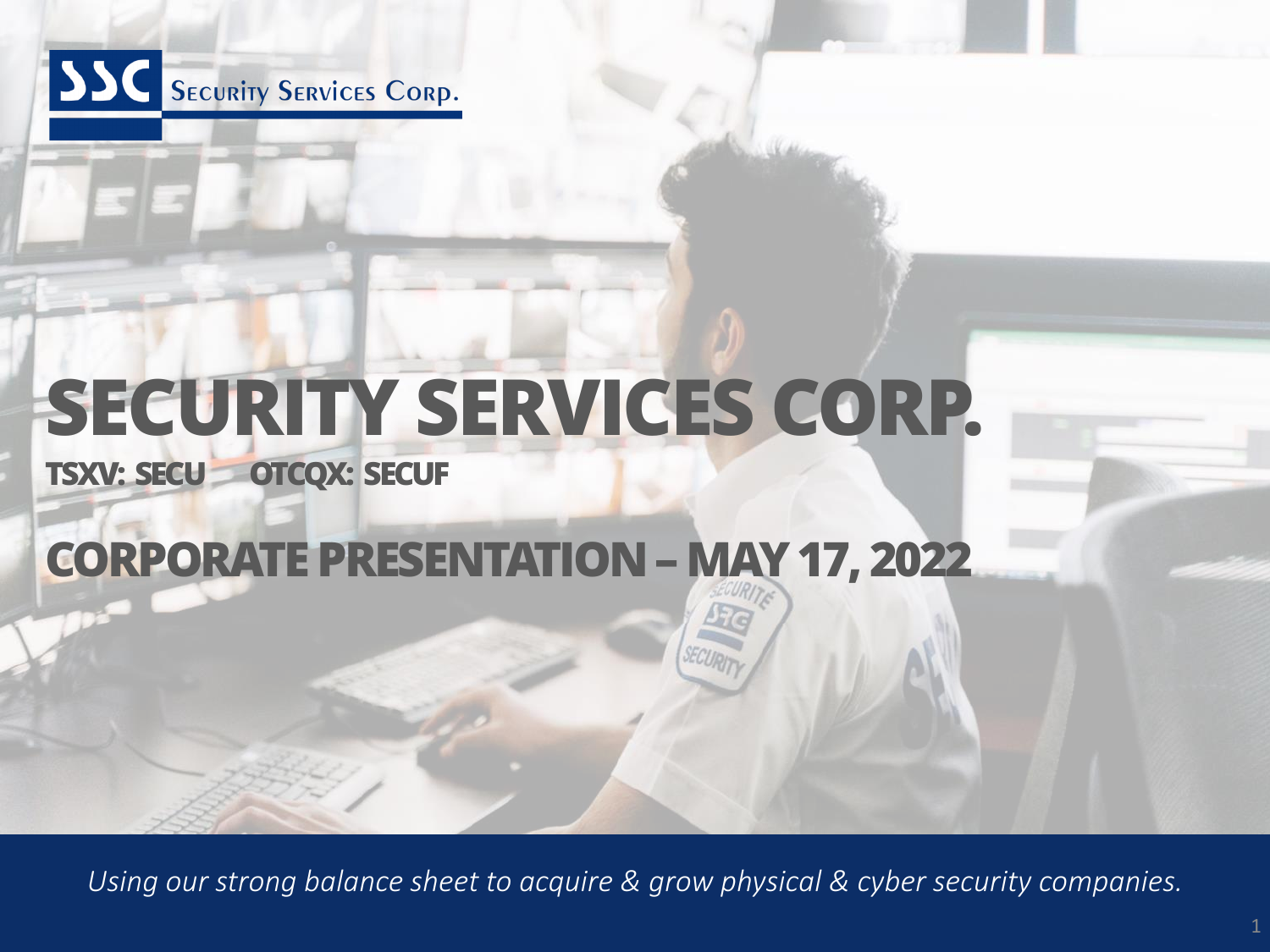### **Forward Looking Statements**

#### **Important notice concerning this document including forward looking statements**

This Presentation discloses management policies, investment strategies and courses of conduct that may constitute "forward-looking information" within the meaning of applicable Canadian securities legislation. All statements, other than statements of historical fact, included herein may be forward-looking information. Generally, forward-looking information may be identified by the use of forward-looking terminology such as "plans", "expects" or "does not expect", "proposed", "is expected", "budgets", "scheduled", "estimates", "forecasts", "intends", "anticipates" or "does not anticipate", or "believes", or variations of such words and phrases, or by the use of words or phrases which state that certain actions, events or results may, could, would, or might occur or be achieved. This forward-looking information reflects the Company's current beliefs and is based on information currently available to the Company and on assumptions the Company believes are reasonable at the time of preparation. These assumptions include, but are not limited to, the actual results of investee's being equivalent to or better than estimated results by the Company.

Forward-looking information is subject to known and unknown risks, uncertainties and other factors that may cause the actual results, level of activity, performance or achievements of the Company to be materially different from those expressed or implied by such forward-looking information. Such risks and other factors may include, but are not limited to: general business, economic, competitive, political and social uncertainties; commodity prices; cyclical nature of the agricultural industry; weather; the early stage development of the farming operations or dishonesty of the streaming partners; reliance on management, uncertainty in identifying and structuring streaming agreements, liquidity of investments, potential conflicts of interest, failure of the Company to meet targeted returns, limited transferability of Shares, defaulting streaming partners, competition; changes in project parameters as plans continue to be refined; delay or failure to receive board or regulatory approvals; changes in legislation, including environmental legislation affecting the Company and its streaming partners; timing and availability of external financing on acceptable terms; conclusions of economic evaluations; and lack of qualified, skilled labour or loss of key individuals. Although the Company has attempted to identify important factors that could cause actual results to differ materially from those contained in forward-looking information, there maybe other factors that cause results not to be as anticipated, estimated or intended. Accordingly, readers should not place undue reliance on forward-looking information. The Company does not undertake to update any forward-looking information, except in accordance with applicable securities laws. As a result of these risks and uncertainties, actual events or results and the actual performance of the Company or its business may be materially different from those reflected or contemplated in the forward-looking statements or information. Likewise, in considering the prior performance information contained herein, prospective investors should bear in mind that past performance and experience is not necessarily indicative of future results, and there can be no assurance that the Company will achieve comparable results.

The securities referred to herein have not been and will not be registered under the United States Securities Act of 1933, as amended (the "1933 Act"), or any state securities laws. Accordingly, these securities may not be offered or sold within the United States of America or to a U.S. Person (as such term is defined in Regulation S under the 1933 Act) unless registered under the 1933 Act and applicable state securities laws or an exemption from such registration is available.

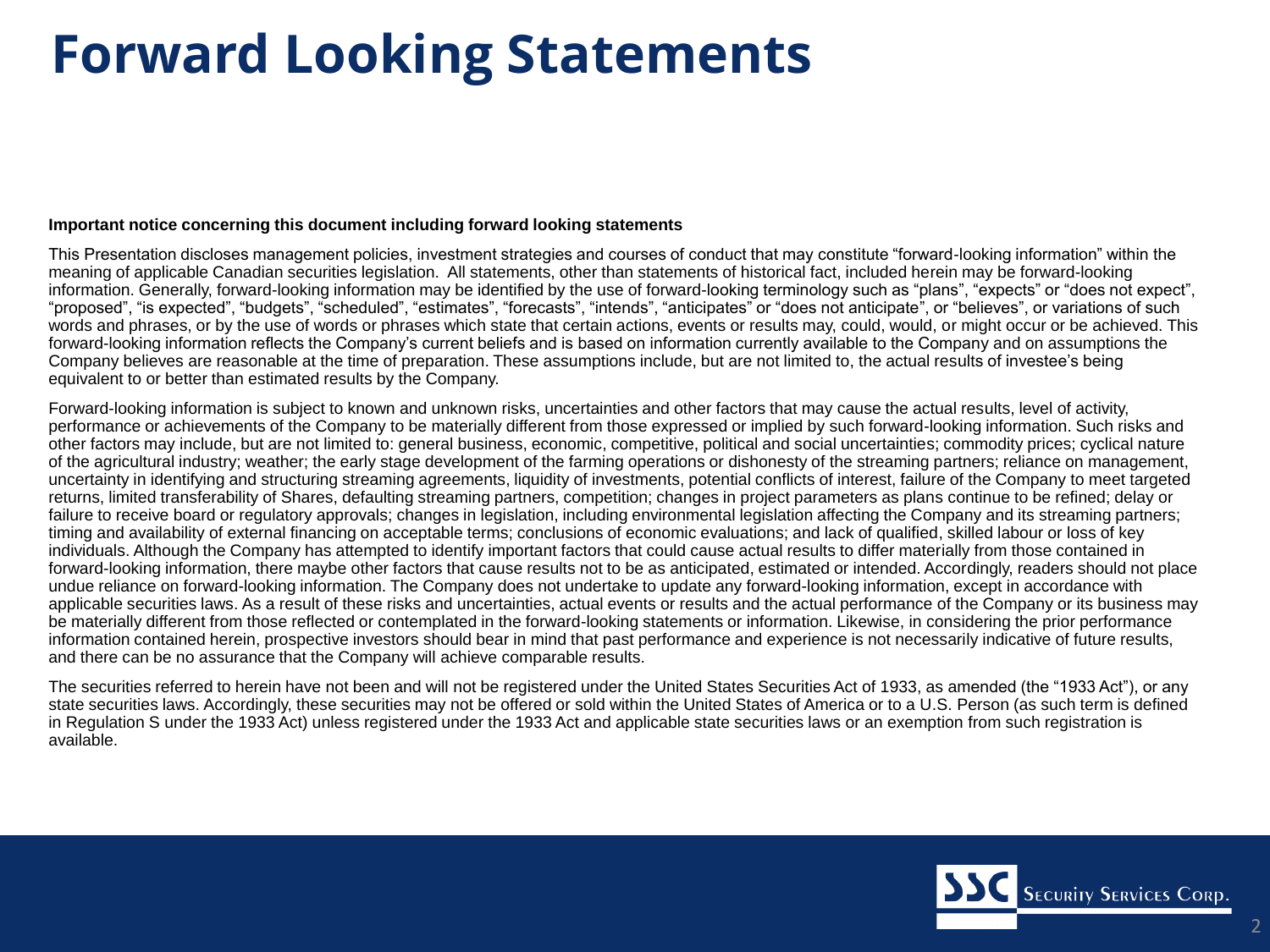### **Overview**

- **Security Services Corp. ("SSC")** is a public holding company which actively acquires and grows physical and cyber security companies across Canada
- TSXV: **SECU** OTCQX: **SECUF**
- The principals of SSC have decades of experience in the physical and cyber security industry.



*Using our strong balance sheet to acquire & grow physical BDIC* SECURITY COMPANIES.

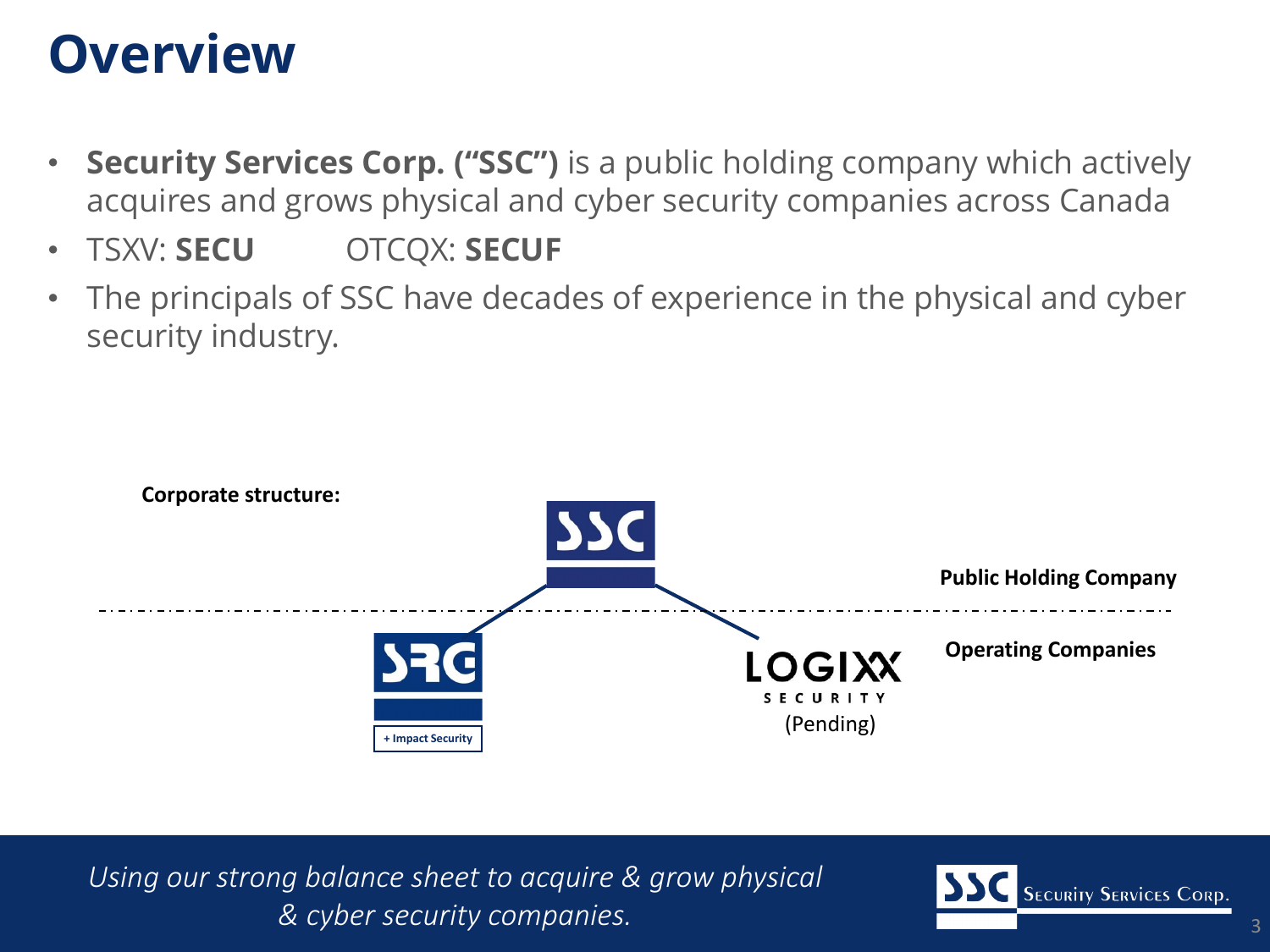### **Acquisitions to Date**

- Feb 2021 Acquisition of **SRG Security Resource Group Inc.**  (SRG) of Regina, Saskatchewan (~415 employees) for \$19.4 million
- July 2021 Acquisition of the regional operations of **Impact Security Group** (~215 employees) for \$1.35 million
- June 2022 Pending acquisition of **Logixx Security Inc.** of Toronto (~1,600 employees) for \$23.95 million in cash



**Impact Security Group**



### **OBJECTIVES:**

- Drive value via 10-15% Annual Adj. EBITDA Growth per Share
- No-to-low debt
- Maintain strong balance sheet to position for growth via acquisition
- Consistent dividend

*The Logixx deal is transformative, growing pro-forma annual*  revenue to ~\$95 million

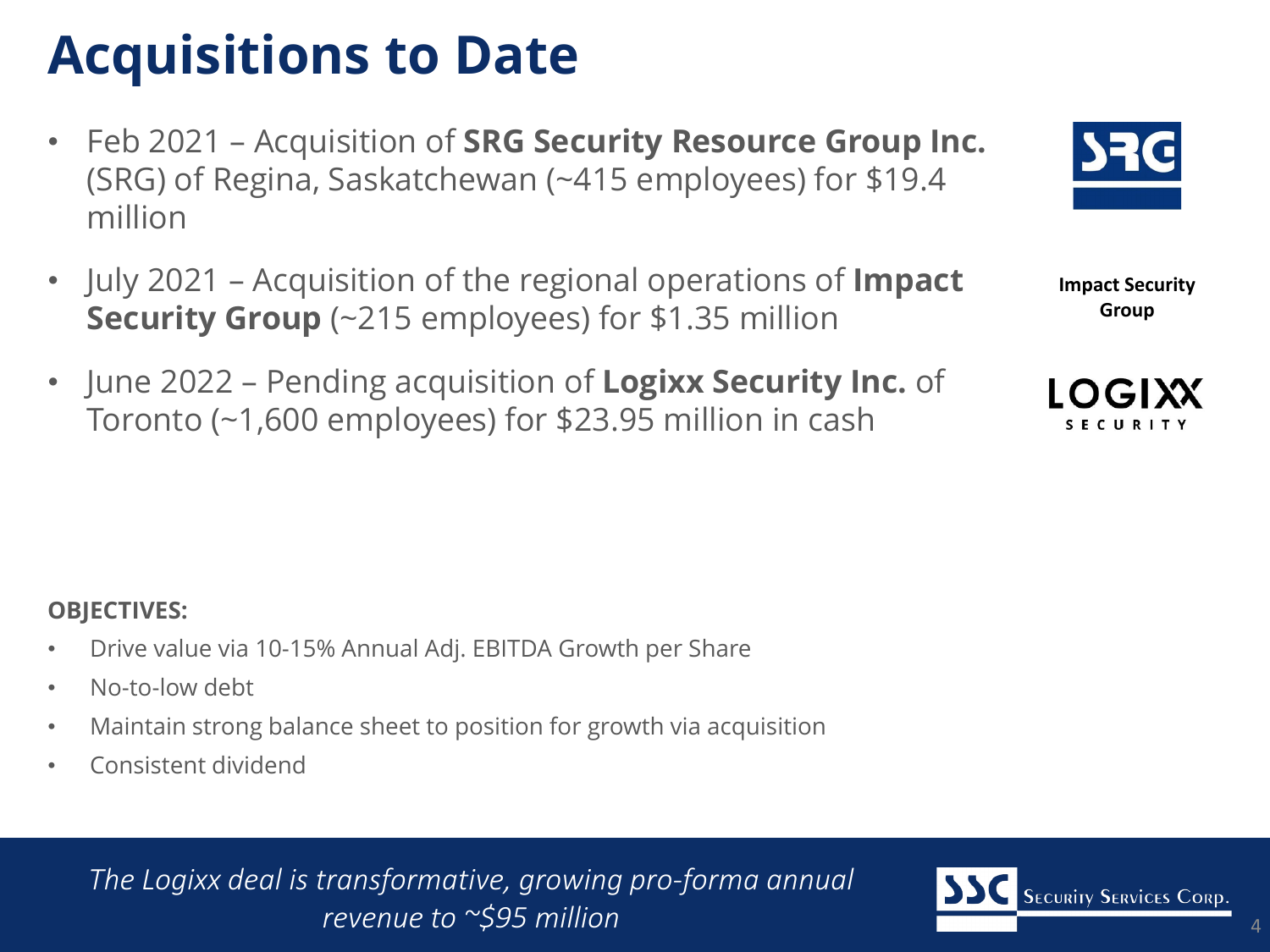# **SSC Growth Strategy**

Complete conversion of legacy assets (~\$60 million) to cash for redeployment into security sector (70% complete at date of this presentation)

- **1. Organic Growth**
	- **a) Best capitalized** security company in Canada a strong balance sheet improves opportunities to win larger contracts
	- **b) Cyber security** a top concern for companies and governments with many growth opportunities
- **2. Acquisitions**
	- **a) Contracts** July 2021 acquired regional operations of Impact Security
	- **b) Entire companies**  June 2022 pending acquisition of Logixx Security Inc.
- **3. Cross-selling** cyber and electronic security services into physical security clients with cyber vulnerabilities
- **4. New Product Offerings**

### **OBJECTIVES:**

- Drive value via 10-15% Annual Adj. EBITDA Growth per Share
- No-to-low debt
- Maintain strong balance sheet to position for growth via acquisition
- Consistent dividend

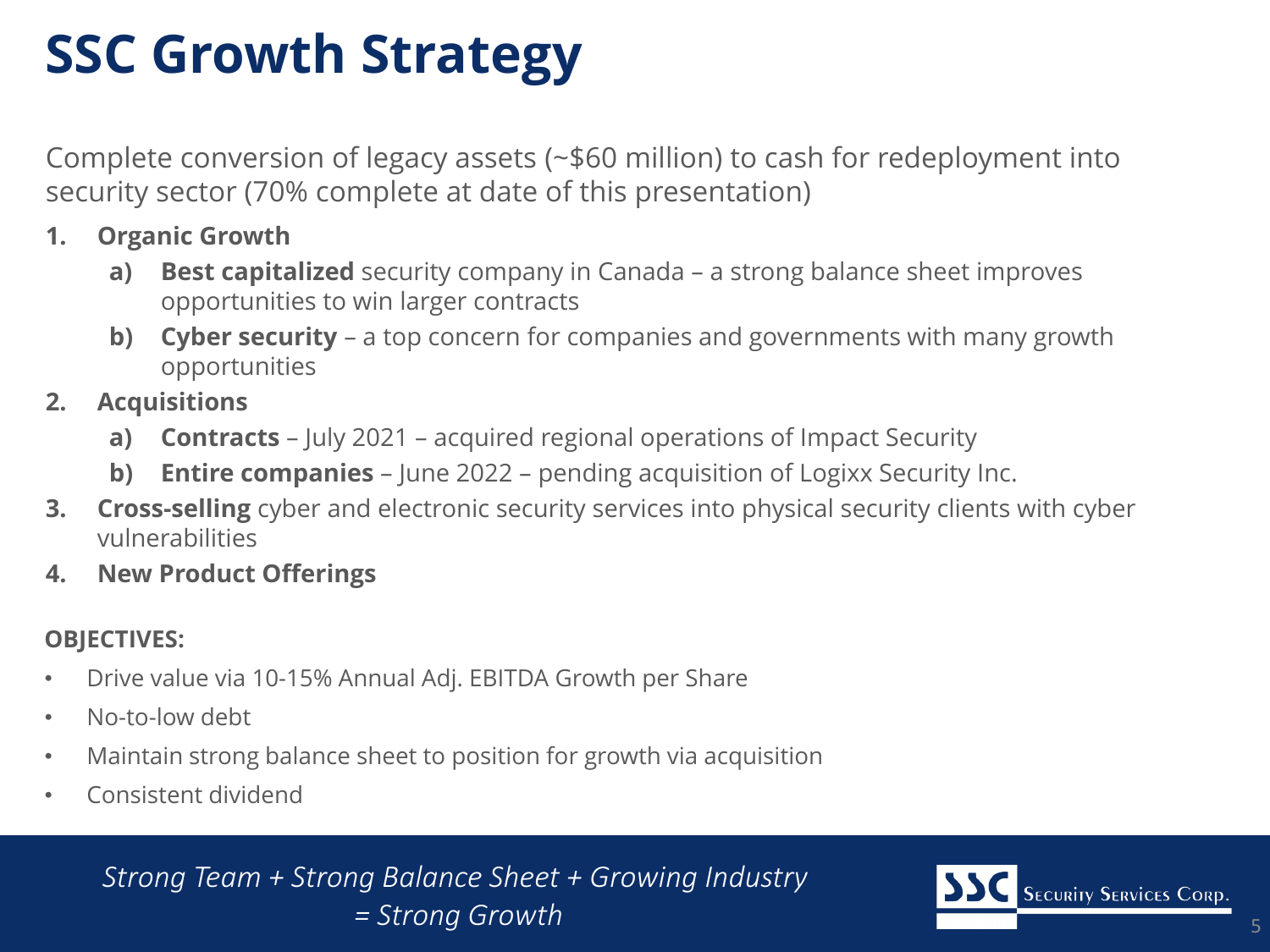# **Security Segment: Steady Growth**



#### **FY2021**

- Acquired SRG Security Resource Group on Feb 1, 2021
- SRG acquired regional operations of Impact Security Group on July 10, 2021
- Security segment represented 99.2% of total revenue in Q2 of FY2022.
- Logixx Security Inc. acquisition expected to add ~\$75 million in annual revenue starting in June 2022

*Source: Company SEDAR filings, Management estimates*

*Security is a steady, stable industry with consistent long-term growth.*

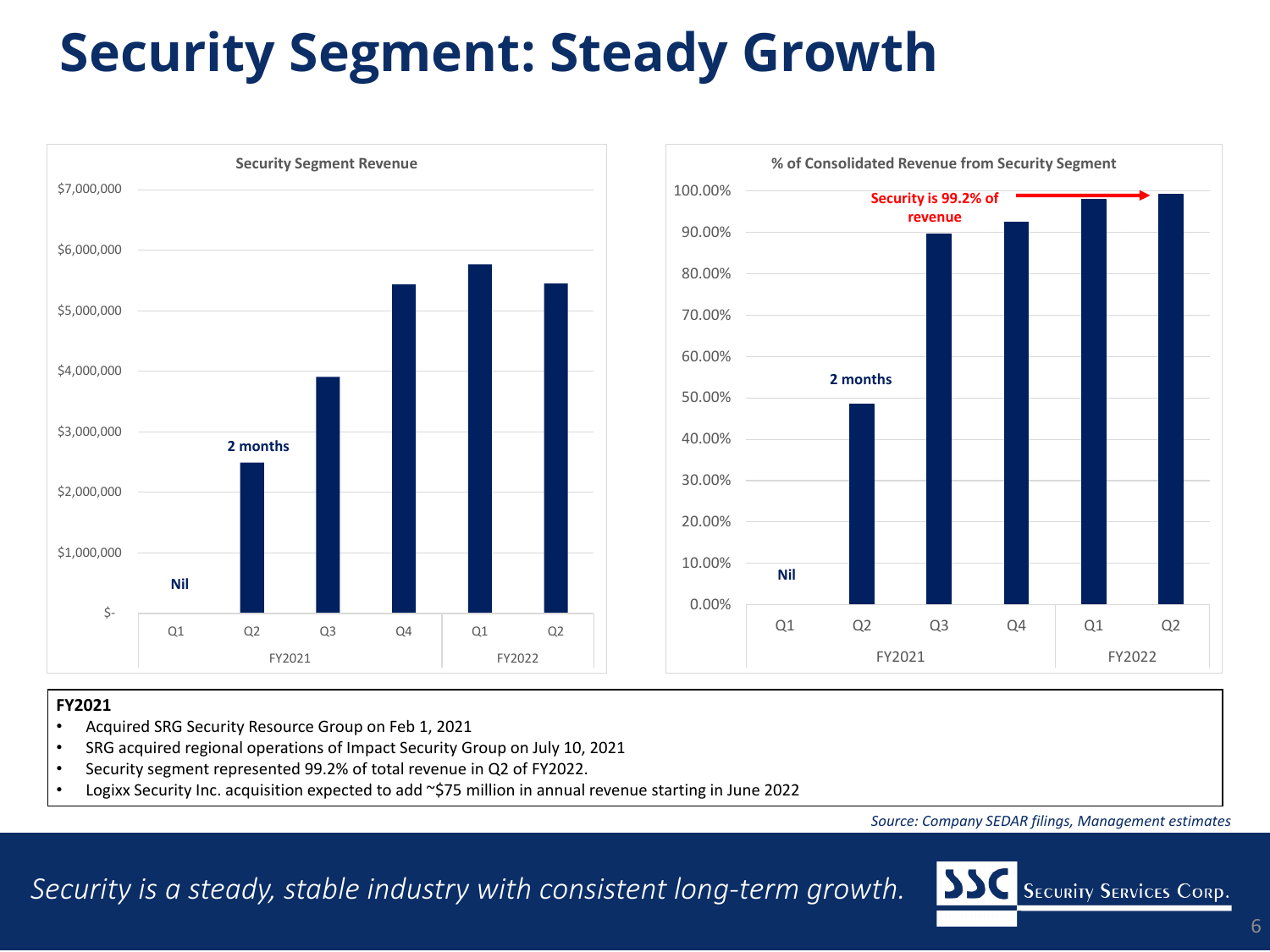# **Cash, Debt & Bal Sheet Trends (\$M)**









*Source: Company SEDAR filings, Management estimates*

*Growing cash, no debt, shareholder value growing, steady dividend* <sup>7</sup>

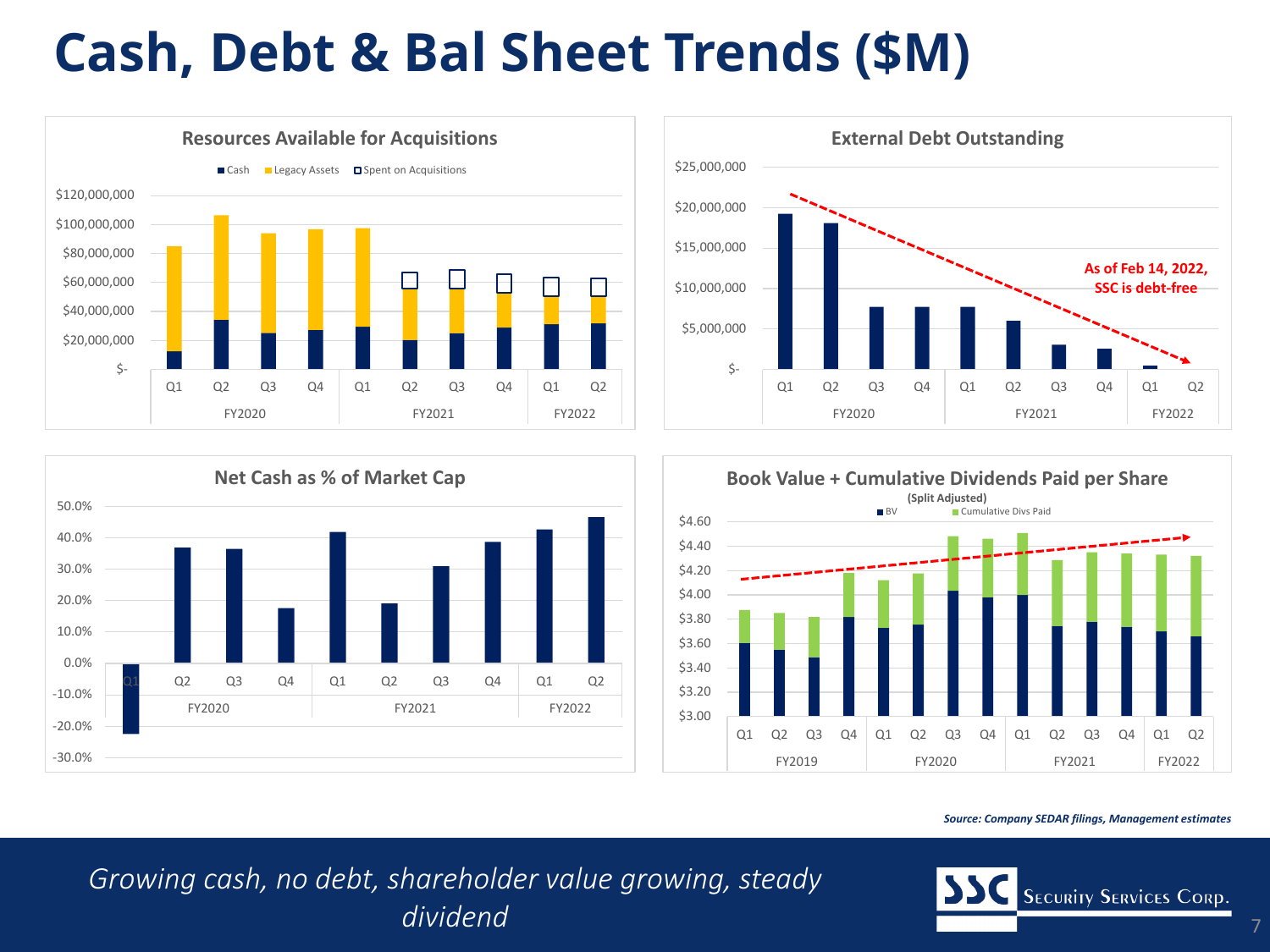# **Legacy Business Wind-Up 70% Complete**



#### **Legacy Business Wind-up**

- Assets Held for Sale program making excellent progress with land sales
- Farmland Mortgages: Book is shrinking rapidly due to farmer buyouts via refinancing. Maximum term remaining  $=$  ~13 months
- Collection Accounts: Slow but steady progress working through the legal system

#### *Source: Company SEDAR filings, Management estimates*

*Full carrying value of legacy assets is secured by liens on farm real estate*

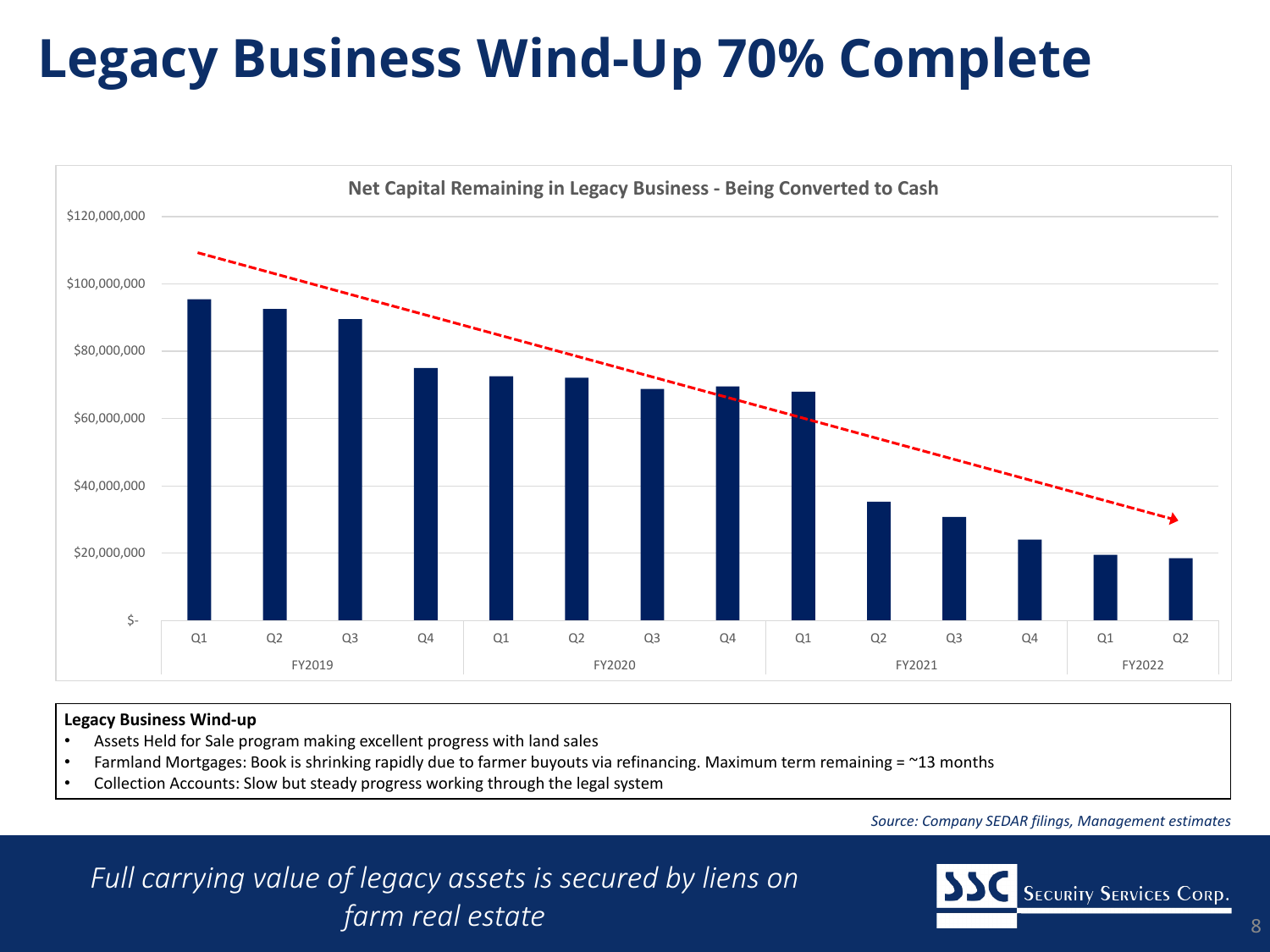# **Capital Allocation / Growth Strategy**



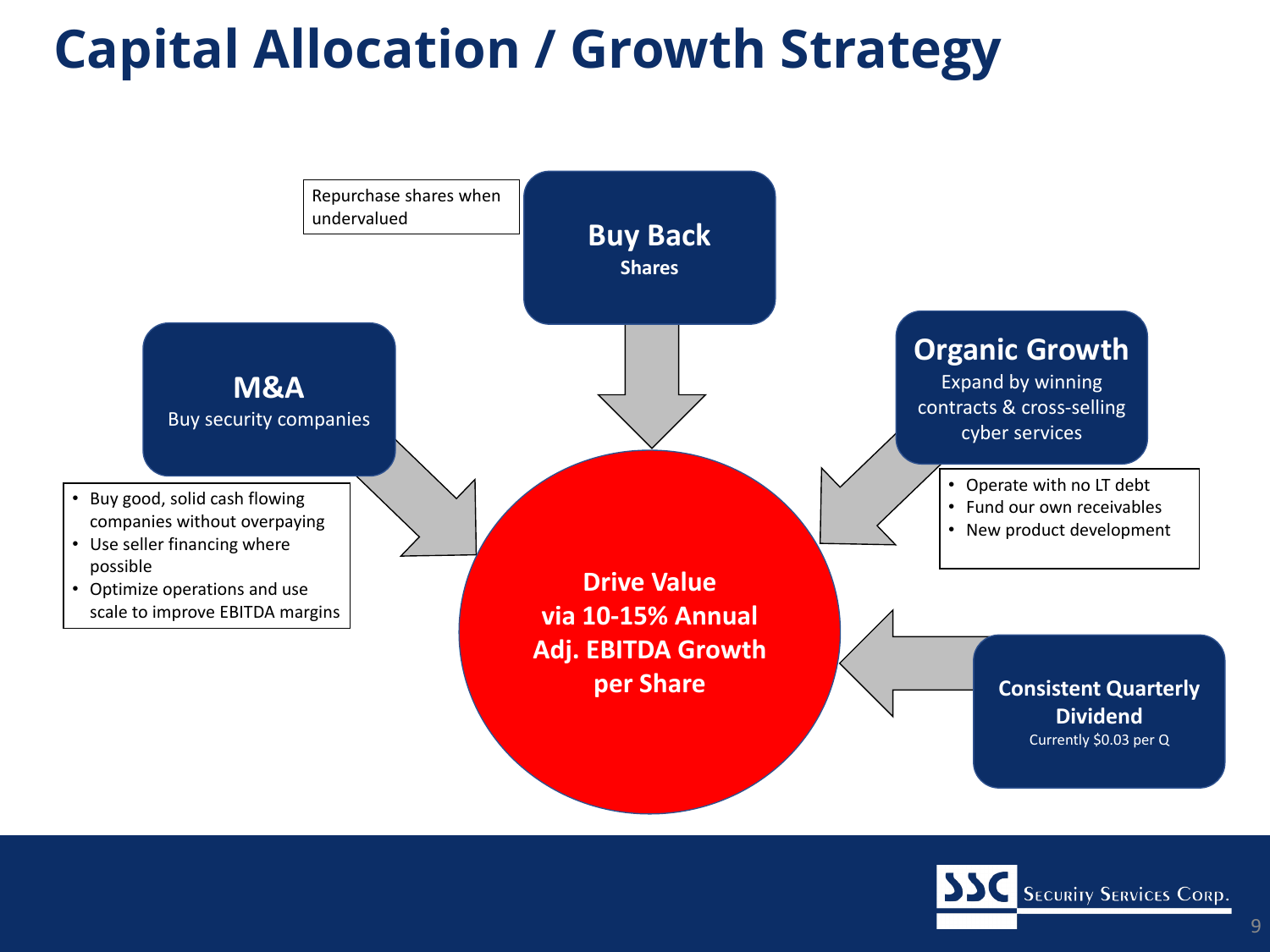### **Management Team**

#### **Doug Emsley** President & CEO



#### **Brad Farquhar** Executive VP & Chief Financial Officer



- Co-Founder & CEO of SSC Security Services Corp.
- Co-Founder of SRG Security Resource Group Inc. • Co-Founder and President of Assiniboia Capital Corp. & Assiniboia Farmland LP
- President of Emsley & Associates (2002) Inc.,
- Vice Chairman Information Services Corporation (TSX: ISV)
- Former Board Member Bank of Canada, Royal Utilities Income Fund (TSX), Public Policy Forum, Saskatchewan Roughriders Football Club, Greenfield Carbon Offsetters Inc.

#### **Blair Ross, C.Dir** Chief Operating Officer



- Co-Founder of SRG with over 30 years experience in private security
- Chair of the Board of Directors of Saskatchewan Gaming Corporation
- Former Chair of the Hospitals of Regina Foundation & Co-Chair of the Sandra Schmirler Charity Golf Classic
- Regina Big Brothers Honorary Lifetime Big Brother Award
- Diamond Jubilee Medal Recipient for business & community involvement

- Co-Founder & CFO of SSC Security Services Corp.
- Co-Founder, VP & CFO of Assiniboia Capital Corp. & Assiniboia Farmland LP
- Director of Mongolia Growth Group Ltd. (TSXV: YAK), LUXXFOLIO Holdings Ltd. (CSE: LUXX), Radicle Group Ltd. (private)
- Advisory Board, AgFunder.com
- Former Executive in Residence, University of Regina

#### **Gord Nystuen** Vice President



- Co-Founder & VP of SSC Security Services Corp.
- Former Deputy Minister of Agriculture and Chairman of Saskatchewan Crop Insurance Corporation
- Former Chief of Staff to the Premier of Saskatchewan
- Previously served as VP of Corporate Affairs at SaskPower
- Partner, Golden Acres Seed Farm
- Former director of Avena Foods Ltd.

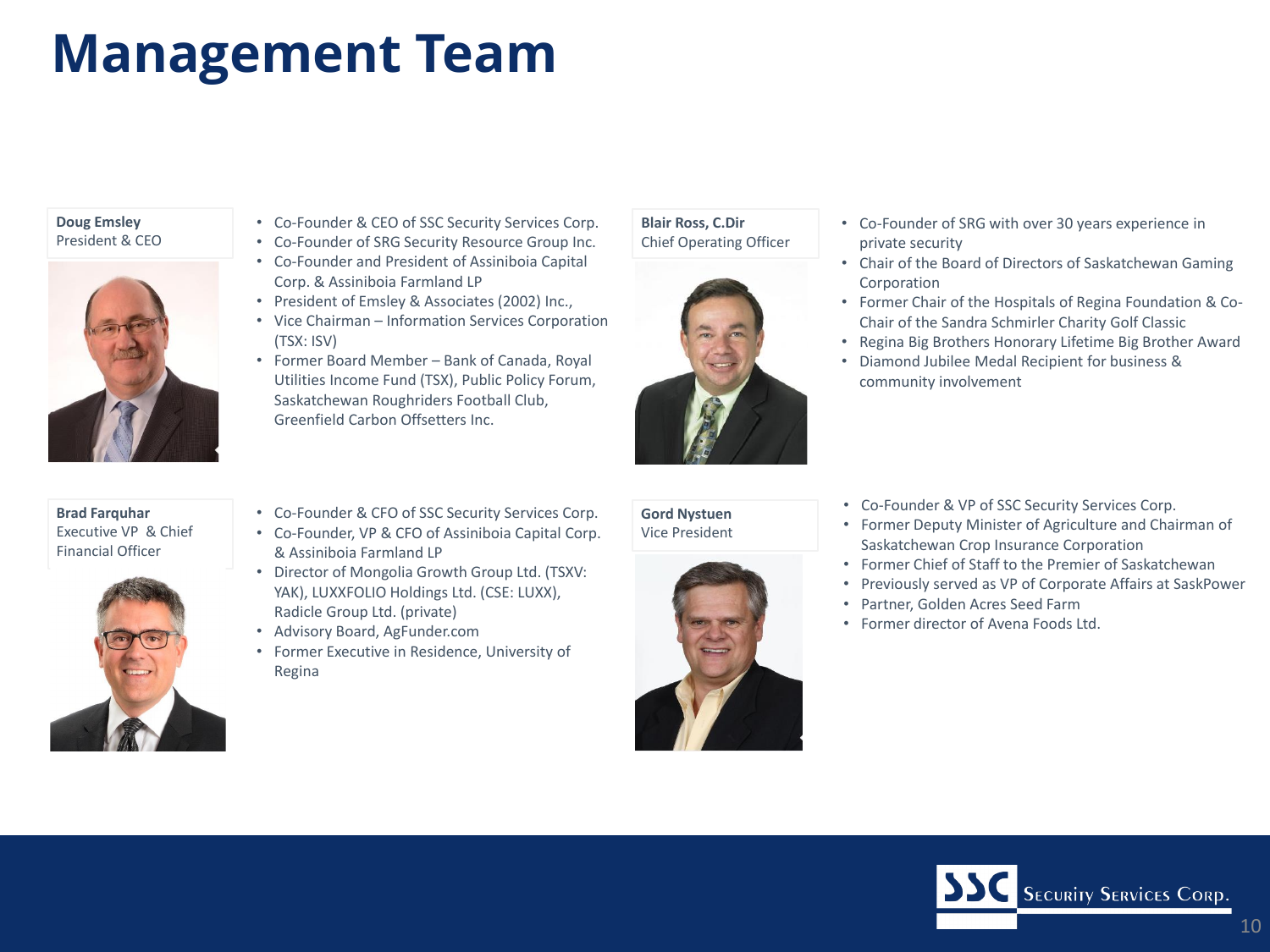### **Board of Directors**

#### Executive Directors

#### Independent Directors



#### **Doug Emsley** Chairman, President & CEO

- Co-Founder & CEO of SSC Security Services Corp.
- Co-Founder of SRG Security Resource Group Inc.
- Co-Founder and President of Assiniboia Capital Corp. & Assiniboia Farmland LP
- President of Emsley & Associates (2002) Inc.,
- Vice Chairman Information Services Corporation (TSX: ISV)
- Former Board Member Bank of Canada, Royal Utilities Income Fund (TSX), Public Policy Forum, Saskatchewan Roughriders Football Club, Greenfield Carbon Offsetters Inc.



#### **Brad Farquhar** Executive VP & CFO

- Co-Founder & CFO of SSC Security Services Corp.
- Co-Founder, VP & CFO of Assiniboia Capital Corp. & Assiniboia Farmland LP
- Director of Mongolia Growth Group Ltd. (TSXV: YAK), LUXXFOLIO Holdings Ltd. (CSE: LUXX), Radicle Group Ltd. (private)
- Advisory Board, AgFunder.com
- Former Executive in Residence, University of Regina



#### **David H. Laidley, FCPA, FCA** Independent Director Chairman of the Audit Committee

- Chairman Emeritus, Deloitte LLP (Canada)
- Former Lead Director, Bank of Canada
- Director of EMCOR Group Inc. (NYSE) and CT REIT (TSX)
- Former Director, Aimia Inc., Nautilus Indemnity Holdings Ltd. Bausch Health (then Biovail Corporation) and Aviva Canada Inc.

#### **Dr. Lorne Hepworth** Independent Director

- Chairman of Ag Research Inst of Ontario, Canterra GP Ltd., member of CARE Canada
- Previously: Chair of Genome Canada, Advisory Board of the National Research Council, Plant Biotechnology Institute, Canadian Agri-Food Research Council, federal Pest Management Advisory Committee, National Biotechnology Advisory Committee
- Past President of CropLife Canada and Former Saskatchewan Minister of Agriculture, Finance, Education, and Energy & Mines
- Member of the Canadian Agriculture Hall of Fame

#### **David A. Brown, QC** Independent Director Lead Independent Director

- Counsel, Davies Ward Phillips & Vineberg LLP
- Former Chairman & CEO Ontario Securities Commission (OSC)
- Founding Chair of the Council of Governors for the Canadian Public Accountability Board
- Former Member of the Investment Advisory Board, Westerkirk Capital Inc.
- Former Director & Member, Funds Advisory Board, Invesco Trimark Group of mutual funds





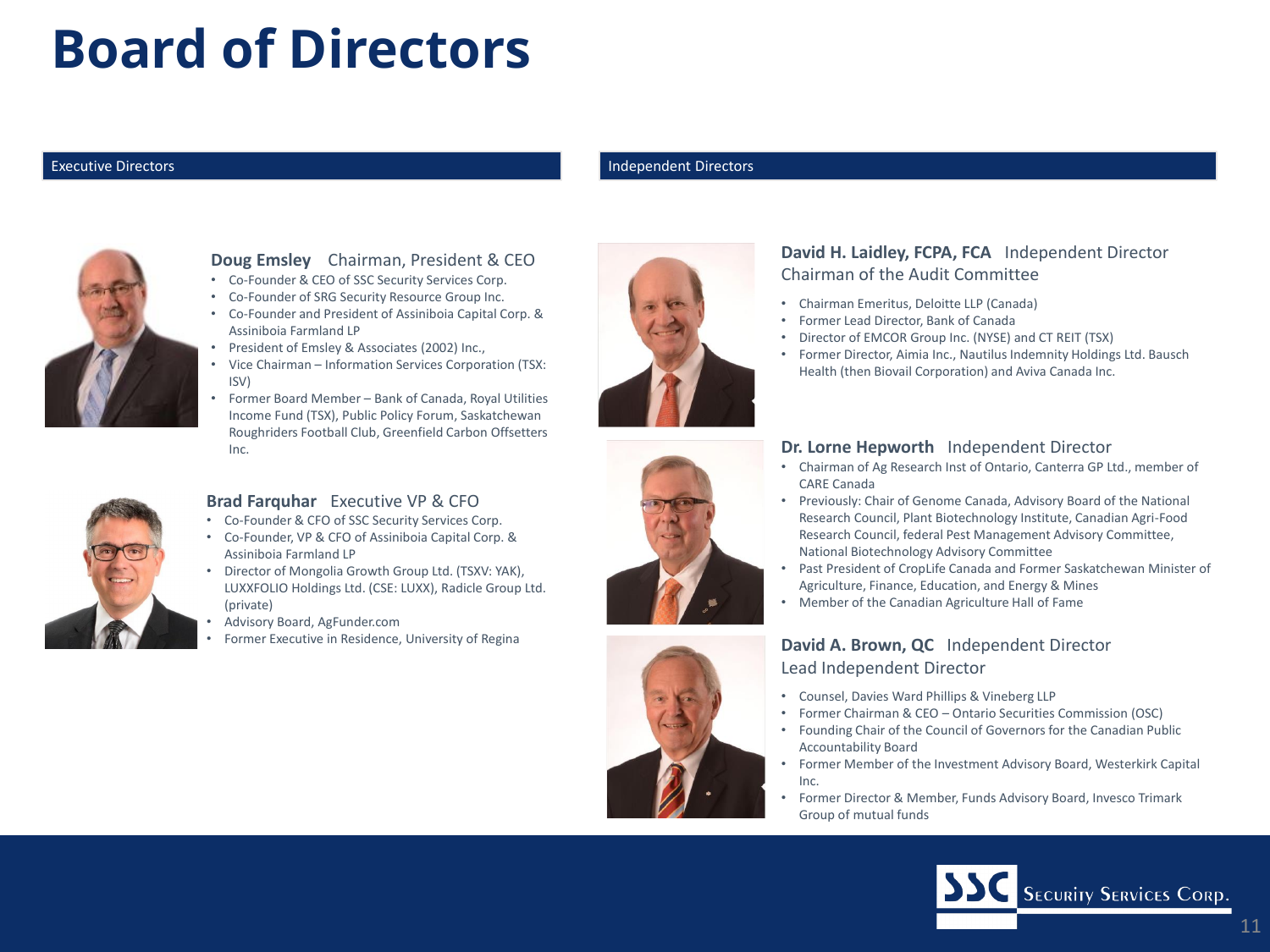### **Corporate Profile (as at March 31, 2022)**

| <b>TSX Venture Exchange symbol</b> | <b>SECU</b>    |
|------------------------------------|----------------|
| Common shares outstanding          | 19,781,338     |
| <b>Options outstanding</b>         | 832,460        |
| <b>Insider Ownership</b>           |                |
| <b>Basic</b>                       | 35.9%          |
| • Fully diluted                    | 37.5%          |
| <b>Closing Price</b>               | \$2.98         |
| <b>Market capitalization</b>       | \$58.9 million |
| <b>Net Cash position</b>           | \$31.8 million |
| <b>Employees</b>                   | ~625           |
|                                    |                |

(OTCQX: **SECUF**)





### **Top 15 Known Shareholders**

| <b>Name</b>                                       | %<br><b>Ownership</b><br>(Basic) |
|---------------------------------------------------|----------------------------------|
| Doug Emsley, CEO                                  | 23.1%                            |
| <b>Brad Farquhar, CFO</b>                         | 6.0%                             |
| 3 Private Investors (Nova Scotia)                 | 5.9%                             |
| <b>Winnipeg Airports Authority</b>                | 4.5%                             |
| <b>Family Office (Canada)</b>                     | 4.0%                             |
| <b>Gord Nystuen, VP</b>                           | 3.3%                             |
| <b>Family Office (Canada)</b>                     | 3.2%                             |
| <b>Family Office (Canada)</b>                     | 2.2%                             |
| <b>Family Office (Alberta)</b>                    | 1.7%                             |
| Private Investor (Netherlands)                    | 1.4%                             |
| <b>Blair Ross, COO</b>                            | 1.3%                             |
| Insurance Company (Saskatchewan)                  | 0.8%                             |
| Private Investor (Saskatchewan)                   | 0.8%                             |
| Private Investor (Alberta)                        | 0.7%                             |
| <b>David Laidley, Director</b>                    | 0.5%                             |
| <b>Employees &amp; Other Insiders</b>             | 1.6%                             |
| <b>Holdings of Top 15 Shareholders + Insiders</b> | 61.2%                            |

#### *Source: TSX InfoSuite, Company estimates*

*Insiders own 35.9% and over 60% of shares are held in strong long-term hands* (12) and 12 and 12 and 12 and 12 and 12 and 12 and 12 and 12 and 12 and 12 and 12 and 12 and 12 and 12 and 12 and 12 and 12 and 12 and 12 and 12 and 12 and 12 and 12 and 12 and 12 and 12 and 12 and

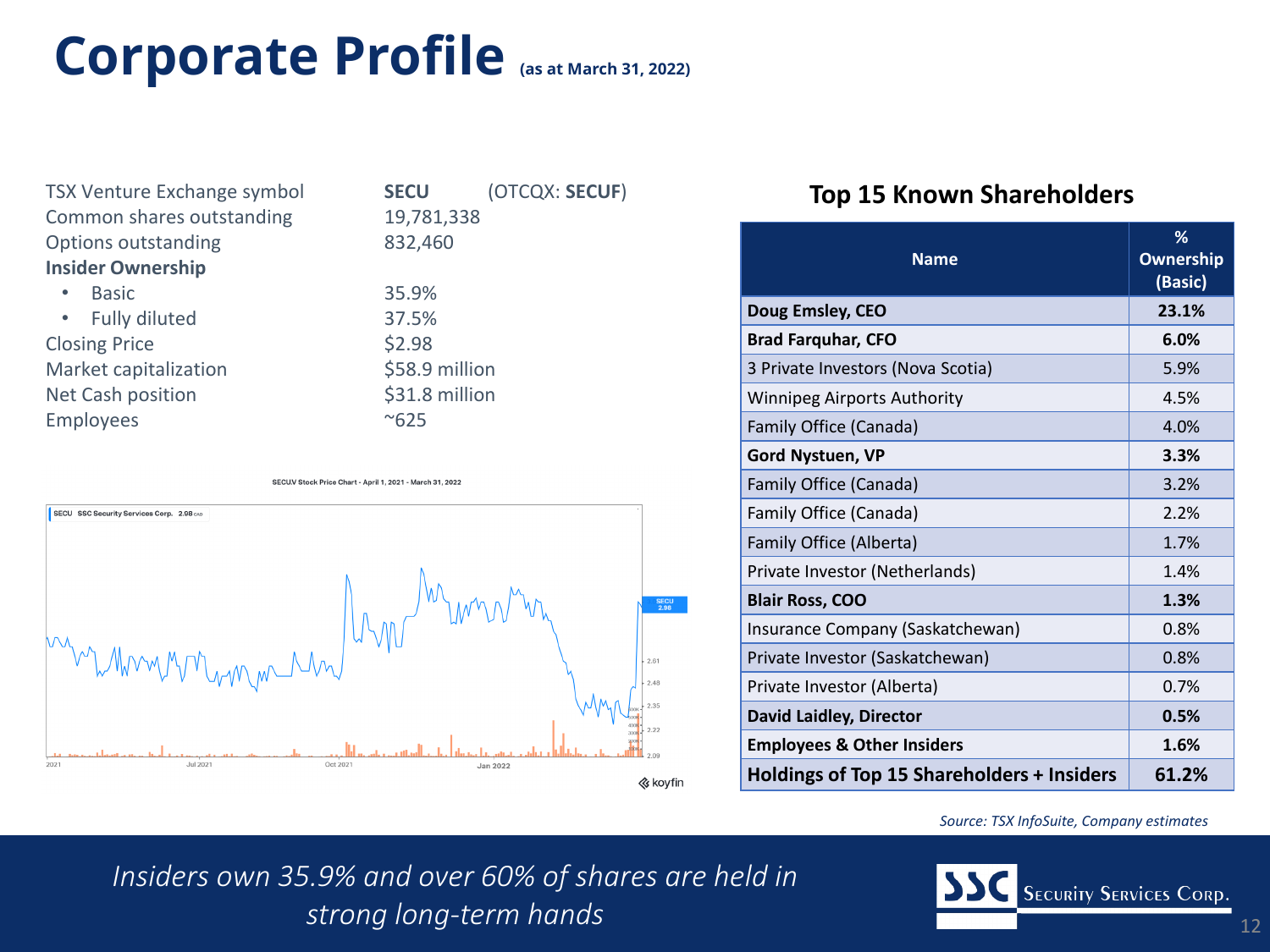### **Security Services Corp: Industry Roll-up**

Security industry is large, growing, highly fragmented & prime for consolidation

- Many companies operating in local & regional markets
- Well-rounded acquisition team with 88+ years of industry experience
- Proven operational formula that creates value, including cross-selling high value cyber services into guard clients
	- Disciplined, proven approach to finding & evaluating targets
- Disciplined, proven approach to integration of new acquisitions
- Philosophy of operating with low to no long-term debt
- Strongest balance sheet in the sector